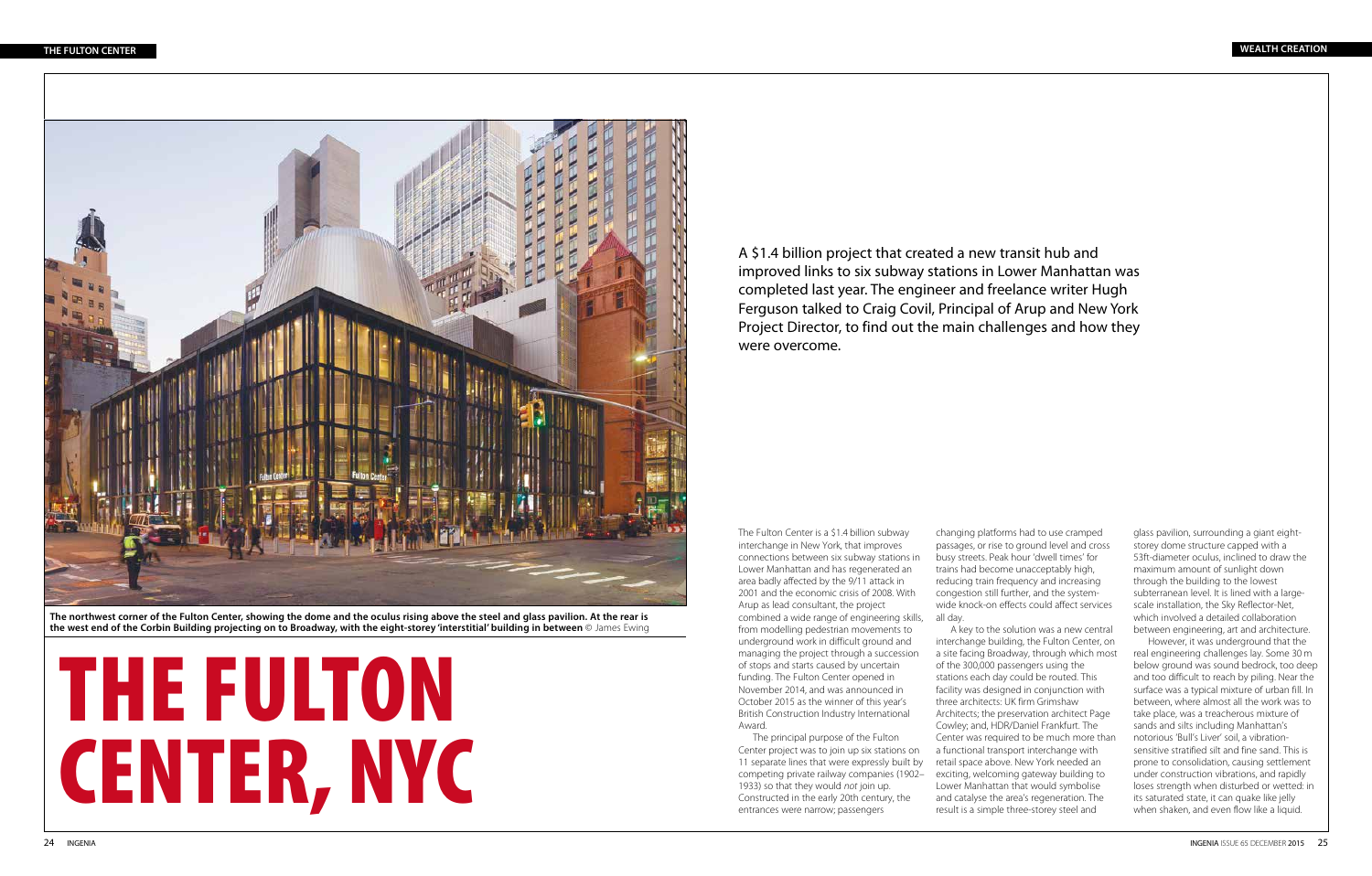testing and analysis, and combined this with its knowledge of the behaviour of cast-iron linings of a similar vintage in London tube tunnels. This was done to assess the ductility of the iron and the structural integrity of the tunnels and, in particular, to determine the maximum deflection that could be tolerated in the lining: fortunately, the iron proved less brittle than anticipated.

Here, as elsewhere on the project, potential movement was modelled and parts of the stations and tunnels were fitted with deflection monitoring equipment. Sometimes and in some places, the tunnel tubes were tending to sink, at other times to float upwards. Phasing of the work proved critical, not just to control deflection in the tunnel, but to cope at all times with pedestrians using the stations and mezzanine, and traffic using Fulton Street overhead.

The new Fulton Center 'floats' on a concrete box, built with secant (interlocking) pile walls and a 1.7 m-thick raft laid directly on the carefully prepared sands and silts. The walls were propped temporarily by heavy steel struts and permanently by the diaphragm effect of the Fulton Centre's concrete floors. A similar technique was used for creating the new, wide passenger concourse underneath Dey Street – see subway schematic.

The trickiest part was connecting the two, by opening up the area under the 4/5 Line station as a passage. First, some 120 steel mini-piles up to 30 m long were sunk to support the old station box, which was just resting on the ground with shallow insubstantial foundations. Most of the new mini-piles were sunk between the tracks during weekend possessions. Jet-grouting was used to create two cut-off walls directly under the station, forming the side walls of the new passageway. Then the soil could be

excavated beneath the station, and the exposed mini-piles replaced with permanent columns. Meanwhile train speeds on the Subway were restricted, to reduce vibration but also to reduce the large horizontal forces caused by sharp braking.

It was early in one of these weekend possessions that a serious loss of ground was detected around one of the mini-piles as it was being placed – so serious that the subway operator had to be informed that the work would not be complete for handover and train operations at 5.00 am the following Monday. Resources were brought in from other sites and by concerted efforts, the hand-over was only delayed by half an hour, the biggest impact of any event during the project.

## CLASSIC BUILDING RESCUED

Along the south side of the Fulton Center stands the Corbin Building, which was scheduled for demolition at the start of the project. The narrow eight-storey building, wedge-shaped in plan built in the 1880s was dull grey from a century and more of grime, its distinctive pepper-pot roofs long gone and its façade littered with iron fire escapes and with air conditioning units hanging from windows. The architect was Francis Hatch Kimball, described by contemporaries as 'the father of the skyscraper'. Although modest by modern standards, at the time of its construction in 1888-9 this was (briefly) Manhattan's tallest building. Kimball was a pioneer in the use of ironwork and terracotta, both materials



**Looking across Broadway at the narrow west elevation of the Corbin Building, and the dome with its inclined oculus and skylight under construction to the north** © Arup



**How the new Fulton Center interconnects six subway stations on 11 lines. Running north-south is the oldest and busiest route, the 4 and 5 Lines, built in 1902, which separates the new Dey Street concourse from the new Transit Center building with the Corbin Building in front. Running east-west is the newest and deepest, the A and C Lines constructed as cast iron tubes in 1933, with a large cut-and-cover mezzanine above** © Arup



**A 3D CAD/ BIM model used by different construction disciplines to look at the mechanical, electrical, structural, civil and plumbing elements of the Center. The model was uploaded into Bentley augmented reality software and then used by engineers onsite with iPads to compare site conditions with 'as-built design records'** © Arup

## PROJECT PLAN

A lot of the construction work for the project ran the risk of disturbing the existing tunnels and stations, most of which had been constructed by 'cut-and-cover' and all of which were 'floating' in the sands and silts, including the Bull's Liver. At the start of the project, temporary station closures had been planned, but this was ruled out because of the transport disruption it would have caused. So, all the work had to be carried out around a live railway operating 24 hours a day, with 300,000 passengers passing through each day, and with just occasional weekend closures.

 On top of this, the team had very little space at ground level beyond the confines of the Fulton Center site itself, and no full street closures were permitted.

The first challenge was the station with the A and C tube lines beneath Fulton Street which had been constructed in the 1930s in an unusual way. First, the two running tunnels had been driven, under compressed air just below the ground water level, and lined with cast-iron segments; then the space between had been opened up to form the platforms; and finally a long mezzanine area had been built over the top by cut-and-cover, for pedestrian ramps and corridors. The mezzanine needed to be rebuilt to accommodate new lifts and escalators, with an original line of columns down the centre removed and a new steel A-frame roof installed to transfer loads to the side columns.

The greatest concern was the effect all this work and the change of loading would have on the running tunnels beneath: if the cast-iron lining cracked, water would come in and the tunnel could flood. Arup used the old as-built records, as well as taking cores of the original cast-iron lining for laboratory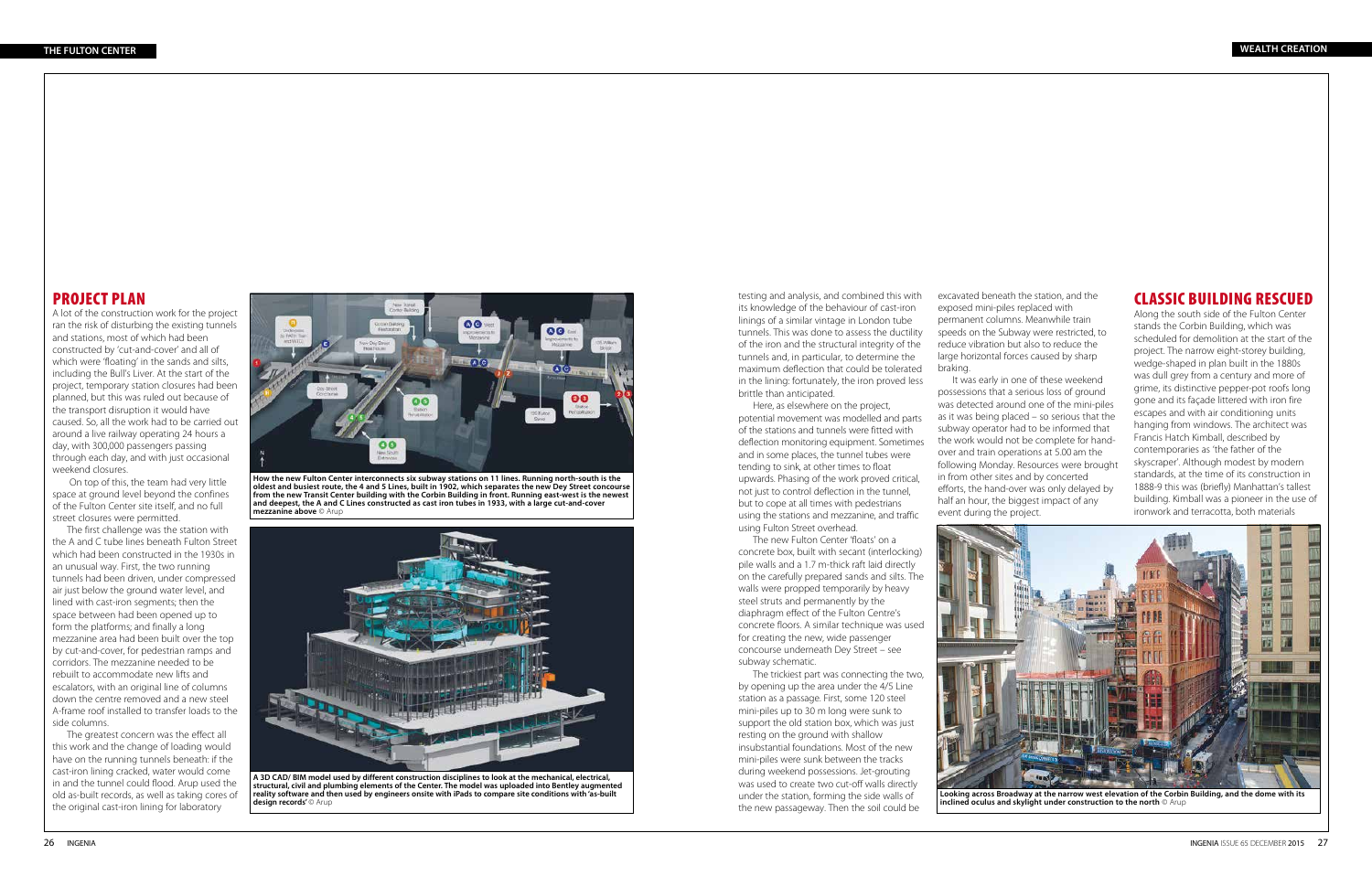further. Both were addressed by tying the structure into the Fulton Center and dome to the north via an 'interstitial' building - a new eight-storey steel frame against the 'blind' north wall of the Corbin Building, housing the new services and lifts.

But this only partly solved the structural problem. Analysis showed that the many new openings in the north wall created stress concentrations in the masonry walls, particularly just above street level. The solution was to encase the walls between level 2 and street level in a 100 mm-thick shotcrete layer on each face, heavily reinforced to provide ductility and anchored to the masonry by resin-dowelling several thousand L-shaped reinforcing bars.

Also it was difficult to provide lateral stability for the upper stories, since the Fulton Center itself had limited stiffness above level 3. The remedy was to introduce a concrete moment-frame into the upper levels, near the narrow western end of the building, to transfer the lateral loads down the building.

However the most challenging aspect of the whole renovation was the work below ground, which included sinking a new escalator shaft running along much of the length of the narrow building, from ground level to the lowest level of the new Center some 12 m below – and 6 m below the Corbin building's existing foundations – through notoriously difficult ground.

This presented a challenge to support the eight-storey building during and after construction, and required the whole of the building to be underpinned. To counteract potential issues with the liquefiable soils,

sections of the perimeter of the underpinning zone had first to be stabilised by a system of contiguous jet-grouting. Then the remaining sections under the walls were underpinned with mass concrete, using the traditional method of hand-digging and filling a series of narrow shafts no more than 900 mm wide, a task which in itself took more than a year.

Then the soils beneath the Corbin Building could be removed to create the escalator pit. The problem here, was transferring the large below-ground horizontal loads between the retaining wall to the south and the new floors of the Fulton Center. The solution involved a massive ring beam within Corbin's escalator wellway.

Throughout these critical underground operations, the building was fitted with deflection monitoring equipment, the readings linked via software to hand-held devices so that engineers on site could get instant warning of any untoward movement, with a 6 mm shift sufficient to trigger an alarm. Total vertical movement of the south wall was a little over 50 mm, and half that for the north wall.

## PEOPLE MOVEMENT

Planning the movement of people through the Fulton Center, with its network of passages, stairs, escalators and lifts, was particularly challenging. It was not just a question of predicting movements after opening day, passengers also had to be accommodated throughout the 10-year construction, so hundreds of combinations

had to be tested, including contingency plans for each. If, for example, during a phase of construction, certain exits were closed and passageways restricted in width, could people still be safely evacuated from the platforms in an emergency? Arup could find no software that would do the job adequately, and so designed their own – see *Mass Motion*.

The model not only provided graphical representation of where, for example, pinch points were causing congestion, but also allowed the design team to observe the realtime behaviour in realistic 3D as the agents passed through the Center, replicating the random and chaotic behaviour of humans better than previous systems were able to do. Movements were tracked of more than 48,000 people passing through the Center at any one moment. Now, designers were able to see how people would use their facility before it was actually built.

The model proved invaluable in planning the complex construction phasing of the project. After opening the Center, the most noticeable discrepancy between the model and reality was caused by an unpredicted change in land use of the area from offices towards housing: a higher proportion of local residents compared with incoming commuters meant, in particular, that more ticket machines were needed. Nevertheless the modelling helped the project succeed in greatly reducing congestion points: the station 'dwell times' for trains on the busy 4/5 Line were reduced down to about 20 seconds in peak times – to the delight of the Subway's operator.

used structurally and ornamentally, in realising his often extravagant designs. Research revealed a historical gem, and the building has been painstakingly restored and integrated into the Center – a task requiring the skills of the engineers as much as the conservation architects.

Two problems for the conversion both stemmed from the narrowness of the building: how to provide lateral stability, particularly to satisfy earthquake and windloading codes not mandated in the 19th century; and how to include building services, including lifts and fire-escape stairs, without reducing the usable floor space still



**A jet-grouting rig stabilising the moving ground beneath the 'blind' north wall of the Corbin Building (on the right), to allow excavation to proceed below the building's foundations** © Arup

*Throughout the critical underground operations, the building was fitted with deflection monitoring equipment, the readings linked via software to hand-held devices so that engineers on site could get instant warning of any untoward movement, with a 6 mm shift sufficient to trigger an alarm.* 

The Arup software *MassMotion*, though borrowing existing 3D models, has developed a completely new set of tools based on individual, virtual 'agents' in order to represent and understand people movement. These agents could be programmed to mimic human behaviour, for example pausing at a café for a cup of coffee or stopping at a travel information board, passing through a turnstile or going up an escalator, based on destination preferences. They make their own choices about appropriate actions based on the dynamics of their environment. The agents were assigned attributes based on field surveys: for example, the ratio of men to women (who, on average, walk at a slightly shorter step and slower pace than men), and whether they are commuters (who know where they are going) or tourists (who are not so sure).

Information from the architectural design was used to develop a virtual environment based on a set of polygon mesh objects that represent the walkable areas and obstructions within them. The walkable areas are then further broken down into circulation spaces, such as rooms, pavements or platforms and connection elements,

# MASSMOTION

including doors, stairs and passageways. The agents themselves will then decide their most appropriate routes across the environment between the various origins and destinations, their decisions based not just on distance, congestion and vertical movement but also on each agent's individual personality profile. Some agents will walk slowly and always wait to queue for the escalators; others will take the stairs at the first sign of congestion – and everything in between.

Agent profiles were based on existing data on pedestrian behaviour, combined with real counts of passengers at the existing stations. For calibration, the model was first applied to the existing layout, and the weighting factors were tweaked to get a better fit with survey results, and a 20% increase was factored in to represent growth during the construction period.

Since the Fulton Center, *MassMotion* has been further developed by Arup's software house Oasys for a variety of other applications including mass evacuation of buildings, managing major venues and designing buildings, sports stadia and retail spaces.



**Fulton Center – looking south. Analysing pedestrian movement in Lower Manhattan. The Center is seen in pale green-blue with the World Trade Center site to the right of the image. The green, blue and yellow blocks represent subway trains stopped at the station** © Arup